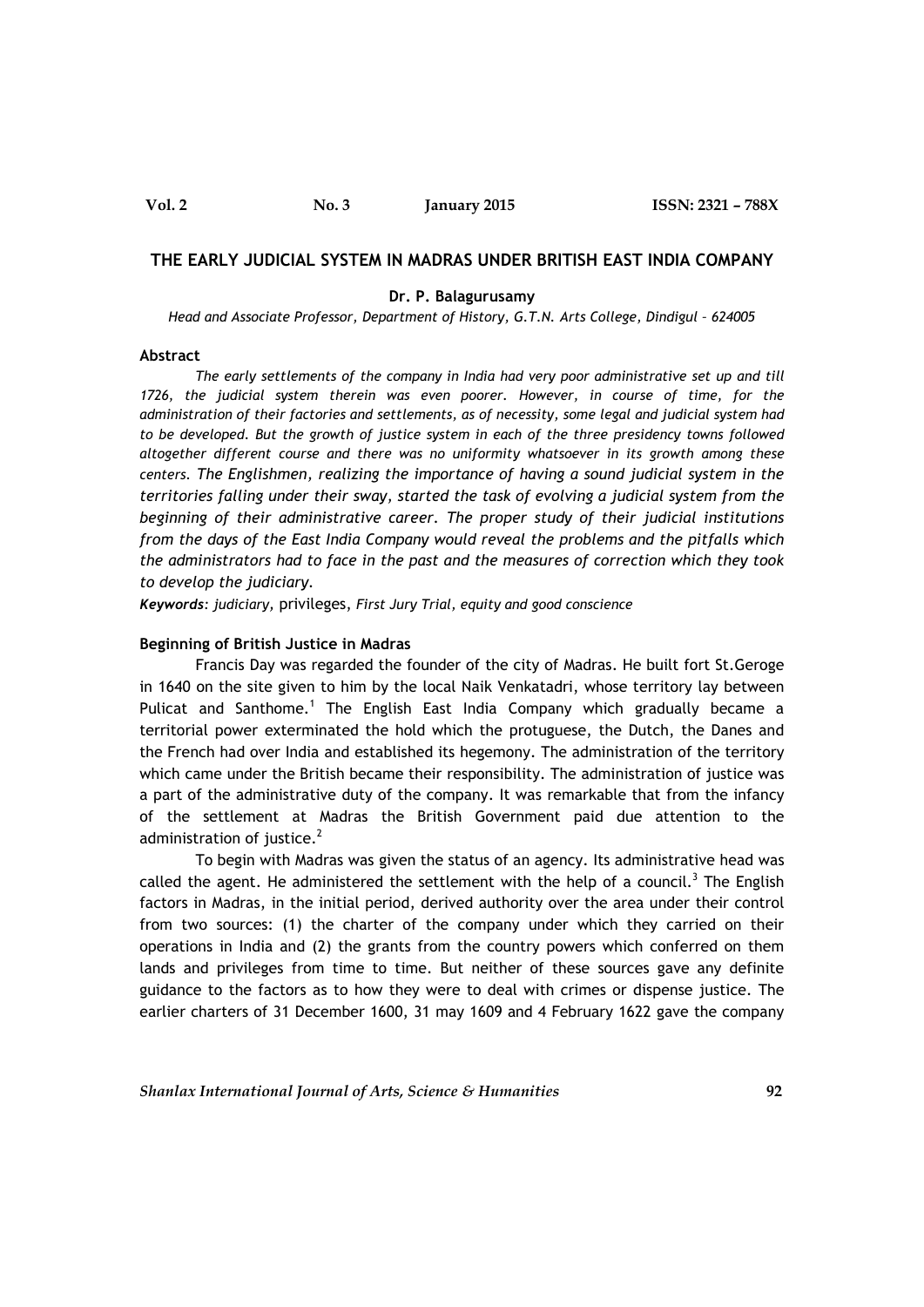**Vol. 2 No. 3 January 2015 ISSN: 2321 – 788X**

power only to make reasonable laws for its own government and to "chastise and correct all Englishmen committing any misdemeanour in the East Indies".<sup>4</sup>

## **The charter Act of 1661 and the First Jury Trial**

In order to ensure justice and maintain law and order King Charles II issued a charter on 3 April 1661. The charter specifically authorized the Agent or Governor and council to judge all persons including natives under their power in civil and criminal cases according to the law of England. The Charter had an important bearing on the evolution of judicial system in India. It brought, for the first time, all the people both natives and foreign under the company's control.<sup>5</sup>

This step was important because the Charter vested judicial power in the Governor and not in the agent and the council. Also, the first authority however, for the introduction of British law in India was granted by this Charter. Now the Governor and council were armed with power to decide cases of all nature.<sup>6</sup> The first trial by jury in Madras was the trial of Mrs.Ascentia Zawes, when foxcraft was made the first governor of Fort St.George. The jury consisted of six Englishmen and six Portuguese.

Thus, from 1639 to 1661, two separate bodies were administering justice at Madras. The agent and council were the judicial authority for the English people residing in Madras and the indigenous people were under the jurisdiction of the Choultry court. In March 1678 governor Streynsham Master Council resolved to establish a court of judicature for the trial of civil and criminal cases by jury deriving authority from the charter of 1661. It was decided that the Governor and Council were to sit as a court of judicature in the chapel in the Fort St.George every Wenesday and Saturday. They had to try and determine all civil and criminal cases according to the law of England with the help of a jury of twelve men. This court was formally inaugurated on 22 March 1678.<sup>7</sup>

Along with this, the Choultry court was also reorganized. It was decided to replace the native 'Adigars' as they had involved in corruptive practices. Henceforth the Choultry court consisted of the company's servants (mint master, customer, paymaster or any two of them) sat twice a week on Tuesdays and Fridays. It tried petty cases and civil actions upto fifty pagodas (a gold coin valuing Rs.3). All other cases and appeals from the Choultry court were heard by the Court of the Governor and Council with the help of Jury. Thus a hierarchy of courts was established in Madras with their respective jurisdictions specified.<sup>8</sup>

King Charles II, on request from the company granted a new charter on 9 August 1683 empowering the Governor and council to establish a court of judicature to deal with these interlopers. The court consisted of one person learned in the civil laws and two merchants. The person learned in the law was to preside over the court and he was called as the judge advocate.<sup>9</sup> The court had to try and determine all cases of mercantile and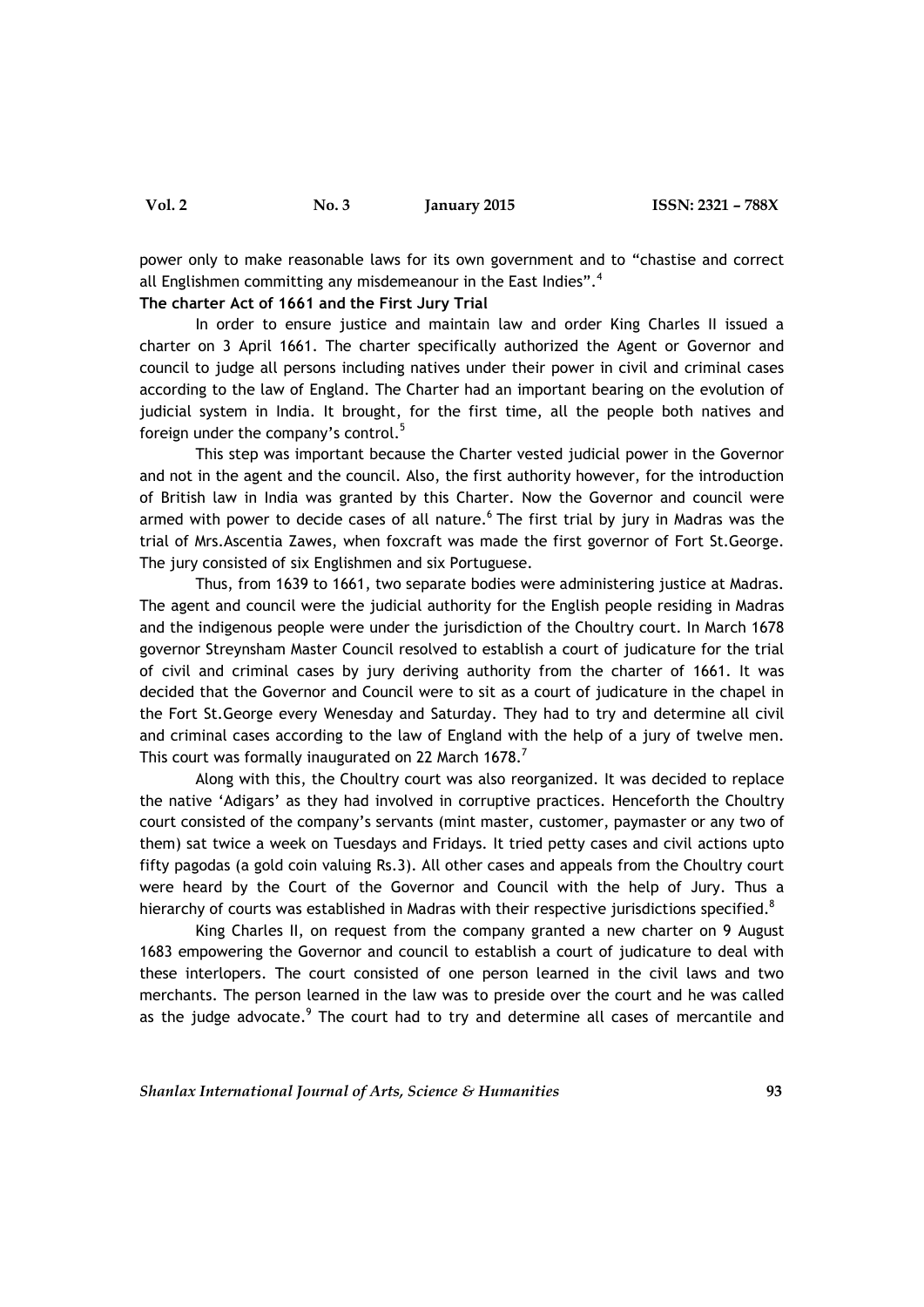**Vol. 2 No. 3 January 2015 ISSN: 2321 – 788X**

maritime character according to "equity and good conscience" and to the laws and customs of merchants.

Under the provisions of the Charter of 1683 a new court was established in Madras on 10 July 1686. It was called the admiralty court. The company sent the qualified lawyer in July 1687.<sup>10</sup> Till then the Governor was appointed to be the judge advocate. Sir John Biggs, a professional lawyer was sworn in as judge-advocate on 28 July 1687. The admiralty court in practice came to function as a general court of the land. It was not confined merely to maritime and admiralty cases proper as was envisaged by the charter. It exercised a much wider jurisdiction and dispensed justice in all cases-civil, criminal, maritime and mercantile. The governor and council thereafter relinguished the judicial functions which they had been exercising hitherto under the charter of 1661 and ceased to sit as a court. The year 1687 was thus considered to be important for two reasons. Firstly, a professional laywer came on the scene to administer justice. Secondly, the executive gave up judicial functions in favour of the admiralty court. The court was assisted by a jury in criminal cases, but not in civil cases.<sup>11</sup> The admiralty court was to be regarded as the forerunner of the high court of judicature of Madras.

## **Mayor's Court**

In 1688 yet another court was set up in Madras. The town of Fort St.Geroge and the surrounding territories within the radious of ten miles were made to be a corporation by the company's charter of 30 July 1687.<sup>12</sup> It was customary in England I those days to confer judicial power on municipal corporations. The mayor and three senior Aldermen of the corporation formed themselves as court of record known as the Mayor's court. This courts started functioning in  $1688$ .<sup>13</sup> The Mayor and Aldermen were called as justices of peace. They tried all civil and criminal cases arising within the corporation limit according to equity and good conscience. The Mayor's court punished offenders with fine, amarcement, imprisonment and corporal punishment. In civil cases valuing over three pagodas and in criminal cases when the offender was sentenced to loss of life or limb, appeals from the Mayor's court were to lay to the admiralty court. In all the other cases the decision of the Mayor's court was final.<sup>14</sup>

The year 1726 is a landmark in the judicial history of the presidency town of Madras as well as of Calcutta and Bombay. About forty years after the company's charter of 1687 the crown attempted to re-model the corporation and Mayor's court. King George I granted a charter on 24 September 1726 which gave a new life to the evolution of judicial institutions in the three presidency towns. Prior to 1726 the judiciary in each of the presidencies followed a course of its own without any uniformity. The judicial system thus grown was hardly satisfactory. The charter of 1726 provided for the establishment of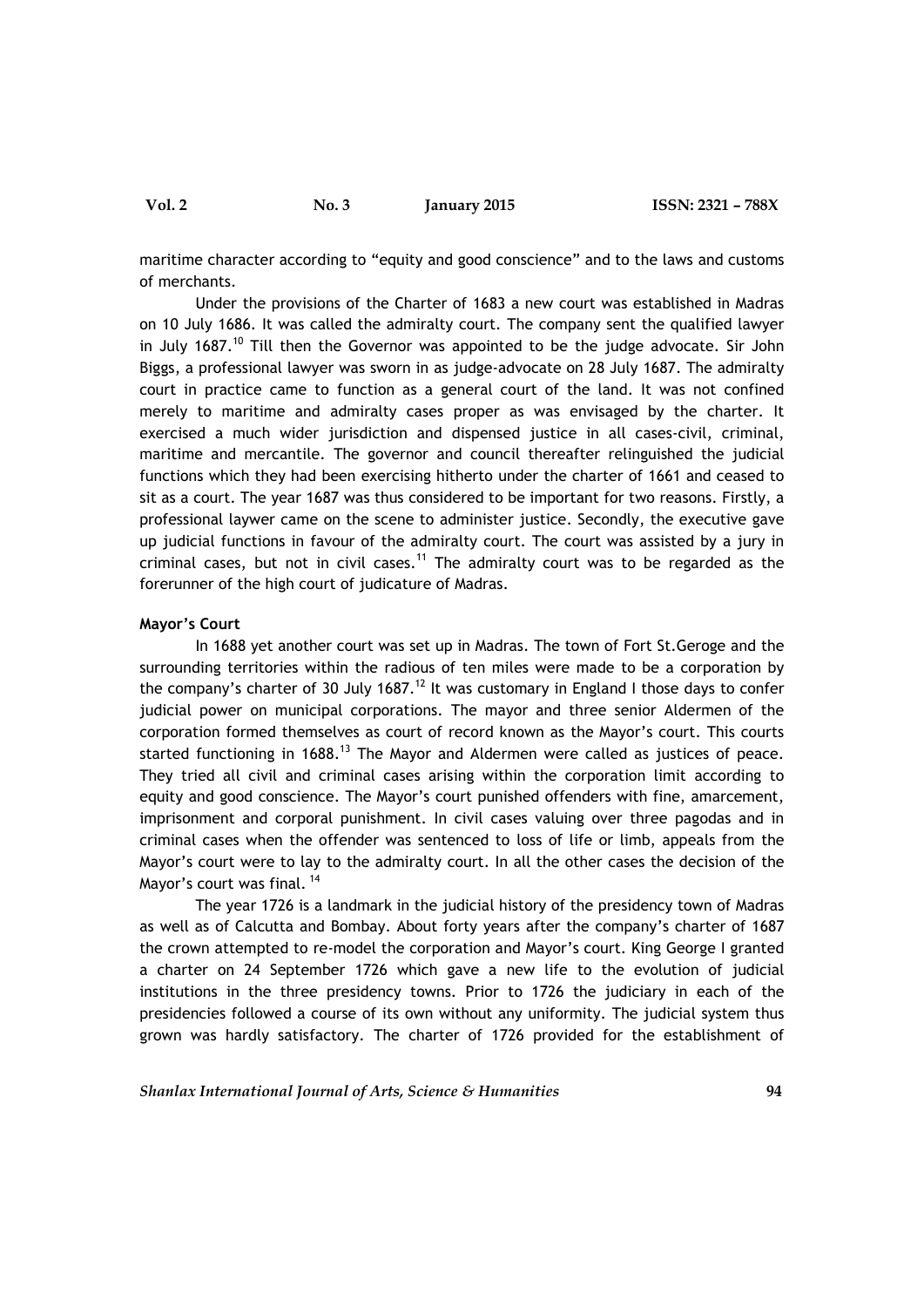uniform judicial institutions for the first time in the three presidencies. The charter established similar civil and criminal courts in all the three presidency towns. They derived their authority not from the company but from the king, the fountain of Engish justice.<sup>15</sup> In Madras the charter of 1726 was put into operation on 17 August 1727. In terms of the charter, the Mayor's court was re-constituted. The Mayor and nine Aldermen were to be a curt of record by the name of the Mayor's court of Madraspatnam. or within any of the factories subject or subordinate into Fort St.George.<sup>16</sup> The charter of 1753 also created a new curt called the court of requests, at each presidency town. It was to decide cheaply, summarily and quickly the claims of value less than five pagodas (Rs.15) to help the poor litigants who were mostly Indians. The charters of 1726 and 1753 introduced technicalities of English law and procedure and forms of English judicature in the presidency towns. But the system of 1753 was not without defects.<sup>17</sup>

## **Recorder's Court at Madras**

In an attempt to remedy this defect, atleast partially, the British parliament enacted an Act in 1797. It authorized the crown to issue charters to establish a recorders' court at Madras and Bombay. King Geroge III issued a charter on 20 February 1798 authorizing the company to establish recorder's court at Madras. The recorder's court at Madras started functioning in November 1798. It consisted of the Mayor, three Aldermen and a recorder. The recorder was to be appointed by the king. He was required to be a Barrister of England or Ireland of not less than five years standing. He was to be the president of the court. The jurisdiction of the court extended to civil, criminal, ecclesiastical and admiralty cases. All British subjects-resident within the British territories as well as those residing in the territories of native princes in alliance with the government were brought under the jurisdiction of the court.<sup>18</sup> The recorder's court absorbed into itself the Mayor's court existing under the charter of 1753. The fist recorder at Madras was Thomas Andrew strange. The position of the recorder was next to the governor. The British parliament entertained a view that the judiciary should be separated from the executive in India. It also wanted to extend the judicial system of Bengal to Madras and Bombay with the Supreme court as the central court. The parliament still held the view that judicial administration in India should be served for the British crown.<sup>19</sup>

# **The Supreme Court at Madras**

Under these circumstances, the Recorder's court had a very brief period of existence. The British Parliament passed the Government of India Act (39 and 40 Geo III 79) in 1800 empowering the King to establish, by the issue of a charter, a supreme court at Fort St. George. The king, by letters patent issued on the  $26<sup>th</sup>$  December 1800, abolished the recorder's court and authorized the errection of the supreme court at Madras. It came into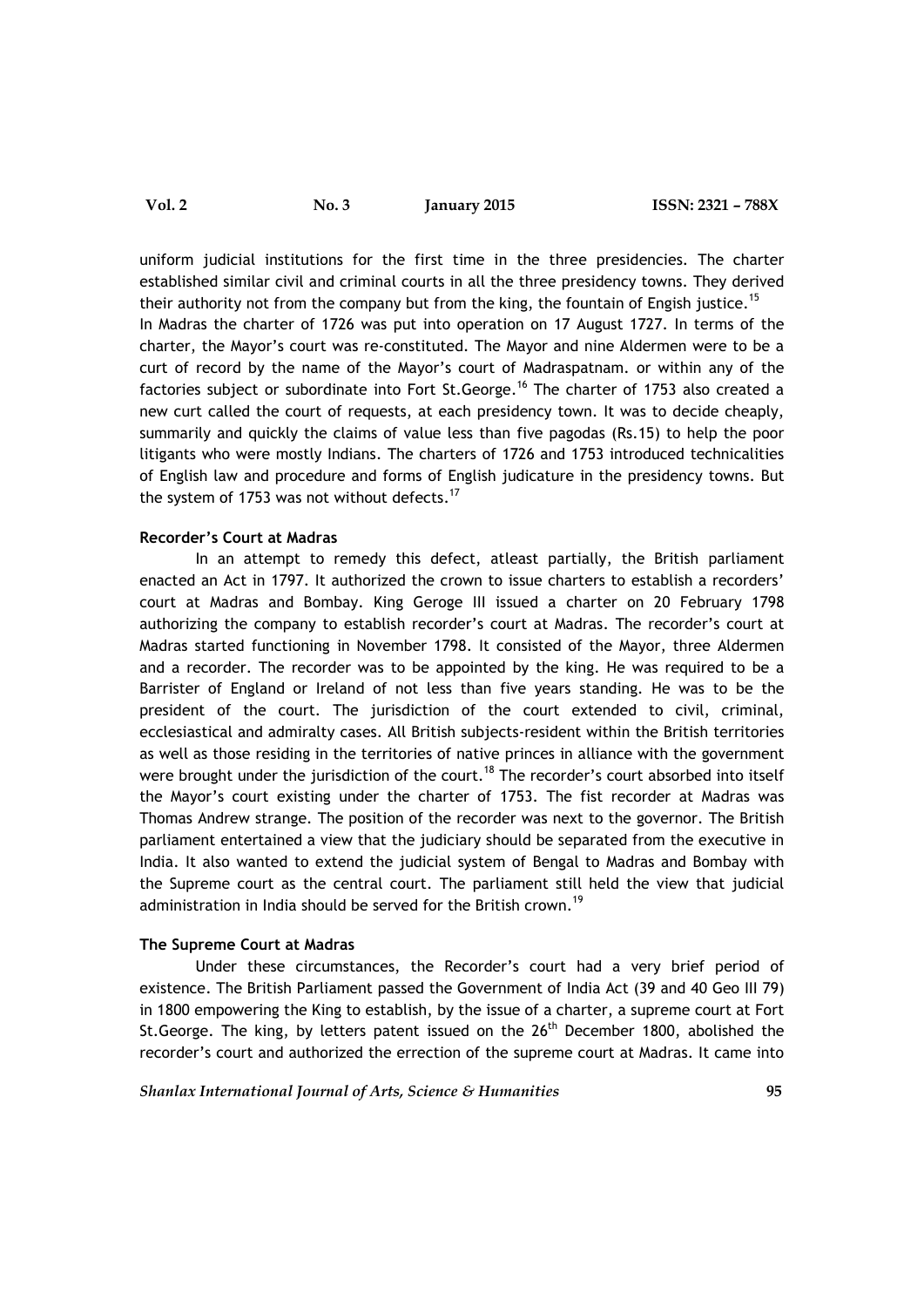being on the 4<sup>th</sup> September 1801. Sir Thomas Andre Strange, who was already working previously as the recorder, was appointed its first Chief Justice. The two other puisne judges were Sir Henry Gwillim and Bejamin Sullivan.<sup>20</sup>

The Indian judiciary was the creation of the British as they had not inherited any such institution from the rulers of pre-British India. The English administrators had realized the importance of having a sound judiciary to better consolidate political and administrative measures. Hence they had started their task of evolving a judicial system from the beginning of their administrative career. Thus the responsibility of dispensing justice fall on the Englishmen simultaneous with the acquisition and administration of territories by the East India Company. The administration of justice did not seem very intricate. But with the growth of the settlement and the expansion of the presidency, the suits multiplied in number and diversity. New legal issues sprung up and the inability of the existing courts to deal with them hampered the administration of justice. In consequence parliament enacted fresh legislation from time to time either for establishing the new courts or improving the existing ones. These trends in the judicial organization of Madras were particularly conspicuous in 1798-1802.

The early courts were manned by non-lawyers who were mainly traders and merchants. They did not have any judicial training. They were too much under the control of the executive. They had followed the Hindu and Muhammedan laws and customs to deal with the Hindu and Muhammedan litigants and English law towards the British. As the judicial officers did not know the intricacies of laws which they were supposed to follow, justice came largely under their discretion. They had depended on the doctrine of equity and good conscience, which led to vast degree of inconsistency in the decisions. The situations had slowly started changing from1687. The first professional lawyer Sir John Biggs came to administer justice in that year in the admiralty court of Madras. The judiciary began to be freed from the executive control. But the establishment of Mayor's court in 1688 and its re-constitution in 1727 once again drove the judiciary under the control of the executive. The establishment of supreme court at Madras in 1802 had set the judicial system of the presidency in a firm footing. All the judges of the court were barristers appointed by the crown. They had followed English law and procedure and with this the executive control over the judiciary came to an end.

# **References**

- 1. J.Talboys Wheeler, *A History of the English Settlements in India,* London, 1878, p.49.
- 2. W.H.Morelay, *The Administration of Justice in British India : Its past History and present state,* New Delhi, 1858, p.1.